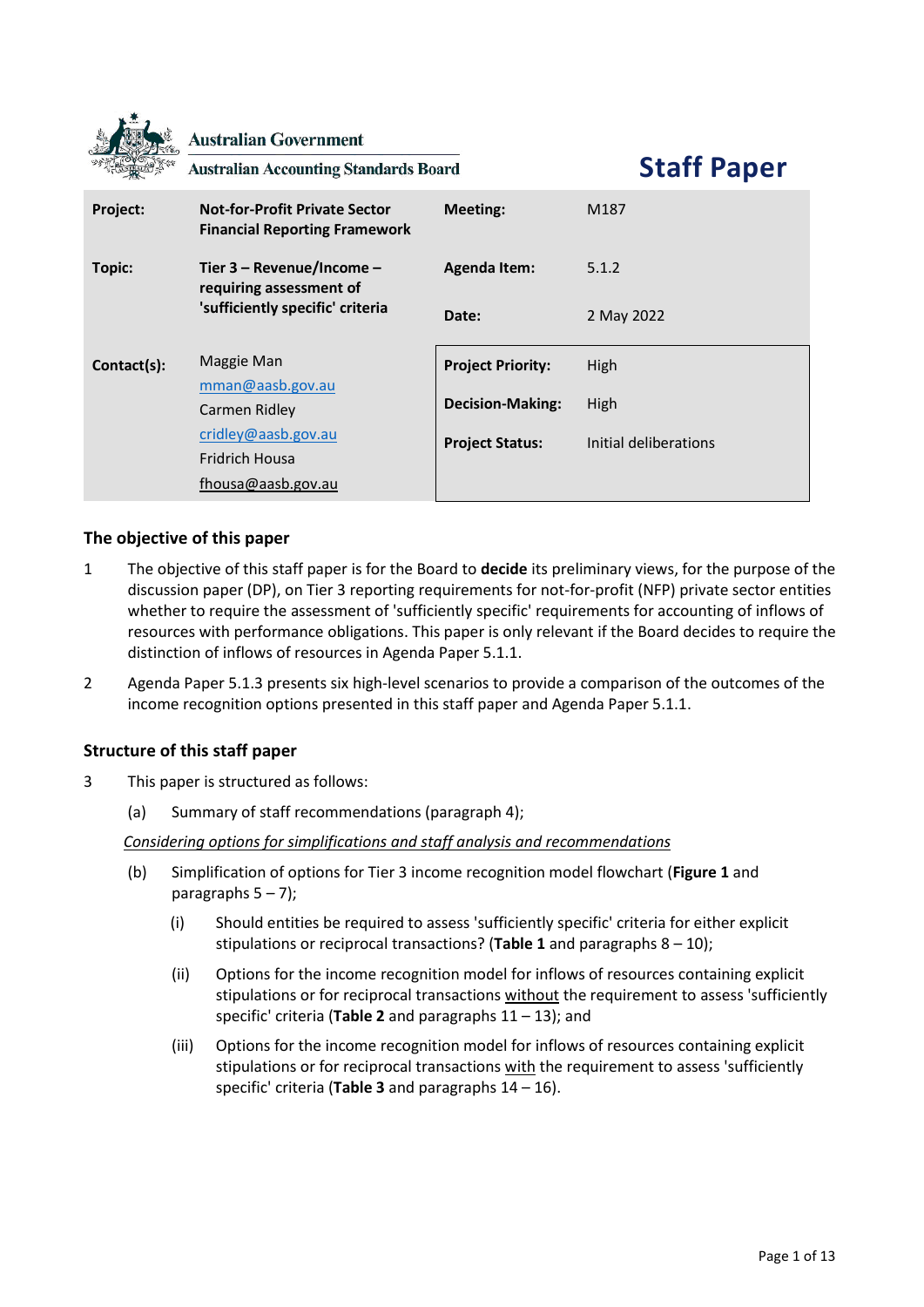# **Summary of staff recommendations**

- <span id="page-1-2"></span><span id="page-1-0"></span>4 If the Board agrees with the staff recommendation that Tier 3 reporting requirements should require an entity to distinguish for the accounting for different inflows of resources based on whether the inflows of resources contain an explicit stipulation in Agenda Paper 5.1.1, then staff recommend that:
	- (a) an entity is not required to assess whether the explicit stipulations are 'sufficiently specific';
	- (b) for inflows of resources with explicit stipulation, an entity is required to identify liabilities (and therefore defer income recognition) whenever:
		- (i) there are enforceable conditions that the entity must spend or otherwise use the transferred resources as directed or return them to the transferor as referred in AASB 15, Appendix F, paragraph F12(a); or
		- (ii) the transferor can enforce by other means the explicit stipulations (including specified activities) attached to the inflows of resources (using the guidance on enforceable promises in AASB 15, Appendix F, paragraph F12(b) – F12(d)).

Income is recognised either as the goods or services are provided, activities are performed, or the eligible expenditure incurred. Where a transferor stipulates the time period relating to the use of inflow of resources, income may be recognised either when expenses are incurred or on a systemic allocation basis over the specified period; and

(c) for inflows of resources without explicit stipulation given by a transfer provider or if no liabilities under paragraph [4\(b\)w](#page-1-2)ere identified, income is recognised when cash or other assets are received or receivable.

# **Options for simplification**

- <span id="page-1-1"></span>5 With reference to the 'Approach to simplification' flowchart in Appendix A of Agenda Paper 5.1.3, the staff analysis considers current practice in Australia and international jurisdictions, feedback received from stakeholders, and the findings summarised in paragraphs 12 – 22 in Agenda Paper 5.1.1. Staff have presented the options for simplification in Figure 1. Figure 1 Figure 1 'Simplification options for Tier 3 income recognition model' flowchart presented on the following page for:
	- (a) whether, and how, an integrated approach can be developed, including whether a distinction for the accounting of inflows of resources is required – considered in Agenda Paper 5.1.1; and
	- (b) whether to require the assessment of 'sufficiently specific' criteria for the accounting of inflows of resources with explicit stipulation or reciprocal transactions – to be considered in this staff paper. This is represented by the **red box** in the flowchart, including the staff recommended option shaded in **yellow**.
- 6 Agenda Paper 5.1.3 presents six high-level scenarios to illustrate the differences in the possible income recognition options presented in this staff paper and staff paper  $5.1.1$ .<sup>1</sup> The scenarios cover inflows of resources an entity receives for:
	- (a) sales of goods and/or services;
	- (b) operational funding in current year to be spent in the following financial year;
	- (c) funds to employ staff and fund their salaries;
	- (d) operational funding to further objectives;
	- (e) funds to construct a non-financial asset; and
	- (f) performing a research activity.

<sup>&</sup>lt;sup>1</sup> The scenarios apply to consideration of Options  $3A - 3C$  and  $4A - 4B$  in this staff paper.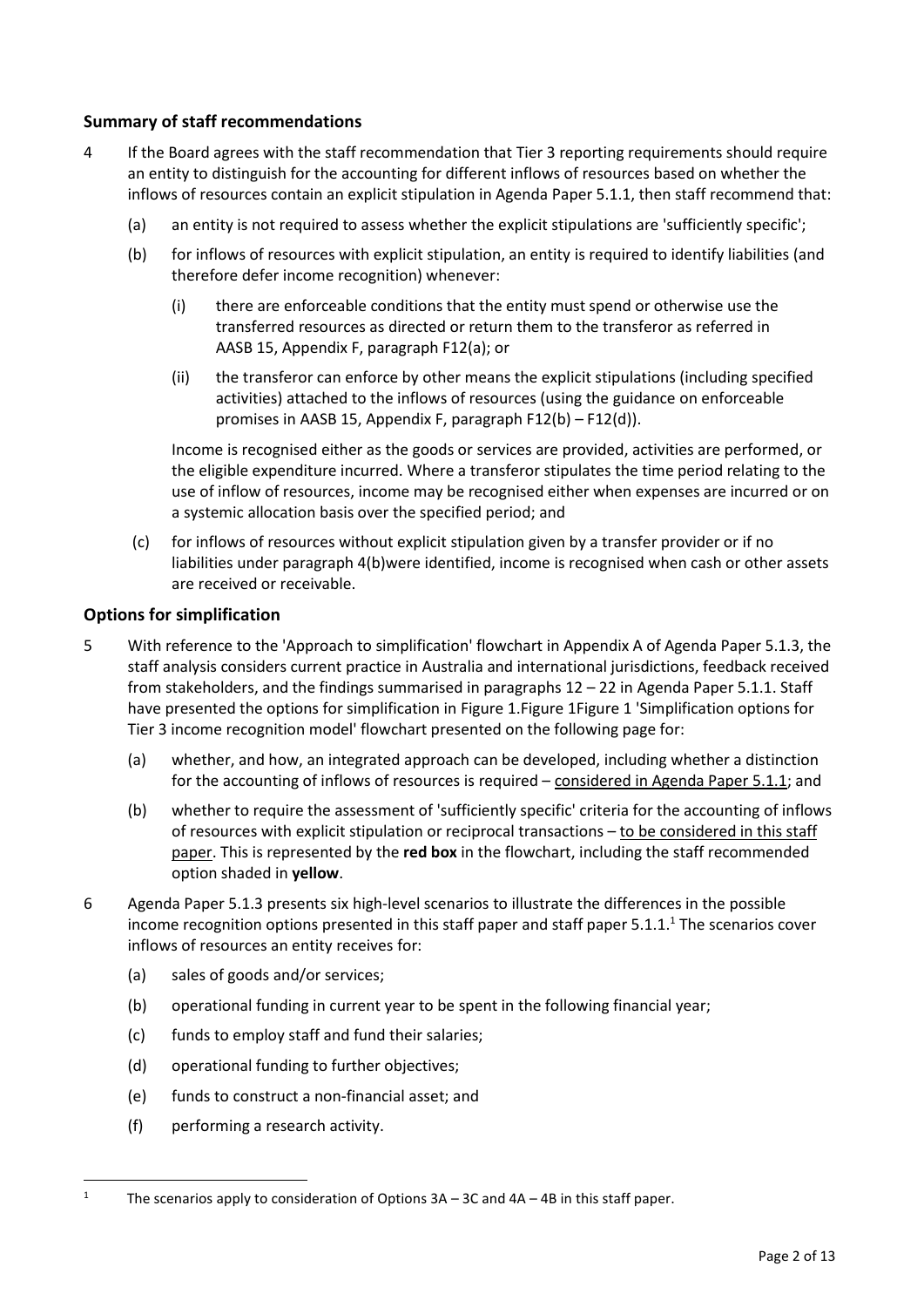#### *Figure 1: Simplification options for Tier 3 income recognition model*

<span id="page-2-0"></span>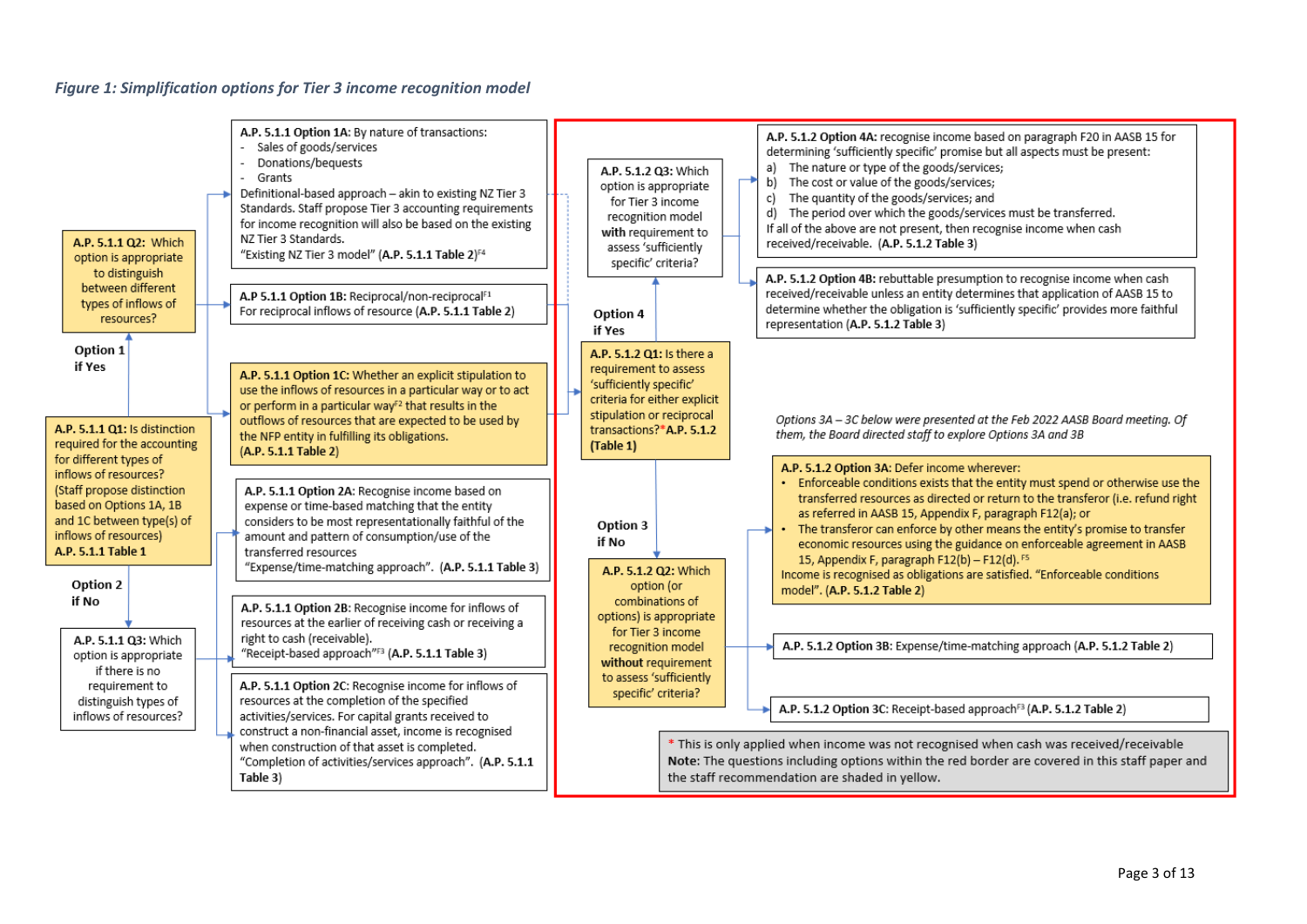Footnotes to flowchart:

- F1 AASB 1004 defines 'non-reciprocal transfer' as a transfer in which the entity receives assets or services or has liabilities extinguished without directly giving approximately equal value in exchange to the other party or parties to the transfer.
- <span id="page-3-1"></span>F2 An explicit stipulation to use the transferred resources in a particular way or to act or perform in a particular way, including to:<br>a) transfer go
	- a) transfer goods and/or services (i.e. akin to performance obligation recognised under AASB 15)
	- b) perform a specified activity (e.g. akin to construct a non-financial asset under AASB 1058 or conduct a form of research for the entity's benefit);
	- c) incur eligible expenditure (i.e. incur expenditure for a specified purpose that is not an identifiable specified activity covered by (b)), e.g. funding is provided to a university to employ a marketing manager to promote the university's courses to overseas students; or
	- d) use the transferred resources in respect of a specified time period as stipulated by the resource transferor.

Any use of transferred resources for general purposes or to fund current operations without a time stipulation from transfer provider will not meet the definition of using resources in a particular way or to act or perform in a particular way.

- F3 Whilst the Board indicated in its February 2022 meeting for staff not to pursue this option for the recognition of grants, donations or bequest as income, staff consider it may be an option for recognition of *ad hoc* sales of goods/services as income and for completeness of documenting the options considered.
- F4 If the Board prefers Option 1A (i.e. distinction based on nature of transactions), then determining whether to require assessment of 'sufficiently specific' criteria may also be a relevant consideration in Question 1 of this staff paper.
- F5 AASB 15, Appendix F, paragraph F12(a) (d) lists the following examples of terms that result in enforceable agreements:
	- a) a refund in cash or kind is required when the agreed specific performance has not occurred;
	- b) the customer, or another party acting on its behalf, has a right to enforce specific performance or claim damages;
	- c) the customer has the right to take a financial interest in assets purchases or constructed by the entity with resources provided under the agreement; and
	- d) the parties to the agreement are required to agree on alternative uses of the resources provided under the agreement.
- <span id="page-3-0"></span>7 Subject to the Board decision regarding whether to require distinction of the accounting of inflows of resources in Agenda Paper 5.1.1, staff have identified the following options, staff analysis and recommendations for Tier 3 reporting requirements on:
	- (a) whether there is a requirement to assess 'sufficiently specific' criteria for either explicit stipulations or reciprocal transactions (**[Table 1](#page-4-0)**);
		- (i) if 'sufficiently specific' assessment is not required the income recognition model for inflows of resources containing explicit stipulations given by a transfer provider to use the inflow of resources or for reciprocal transactions without the requirement to assess 'sufficiently specific' criteria requirements (**[Table 2](#page-6-0)**); and
		- (ii) if 'sufficiently specific 'assessment is required the income recognition model for inflows of resources with explicit stipulation given by a transfer provider with expectation and/or understanding to use the inflow of resources with the requirement to assess 'sufficiently specific' criteria (**[Table 3](#page-10-0)**).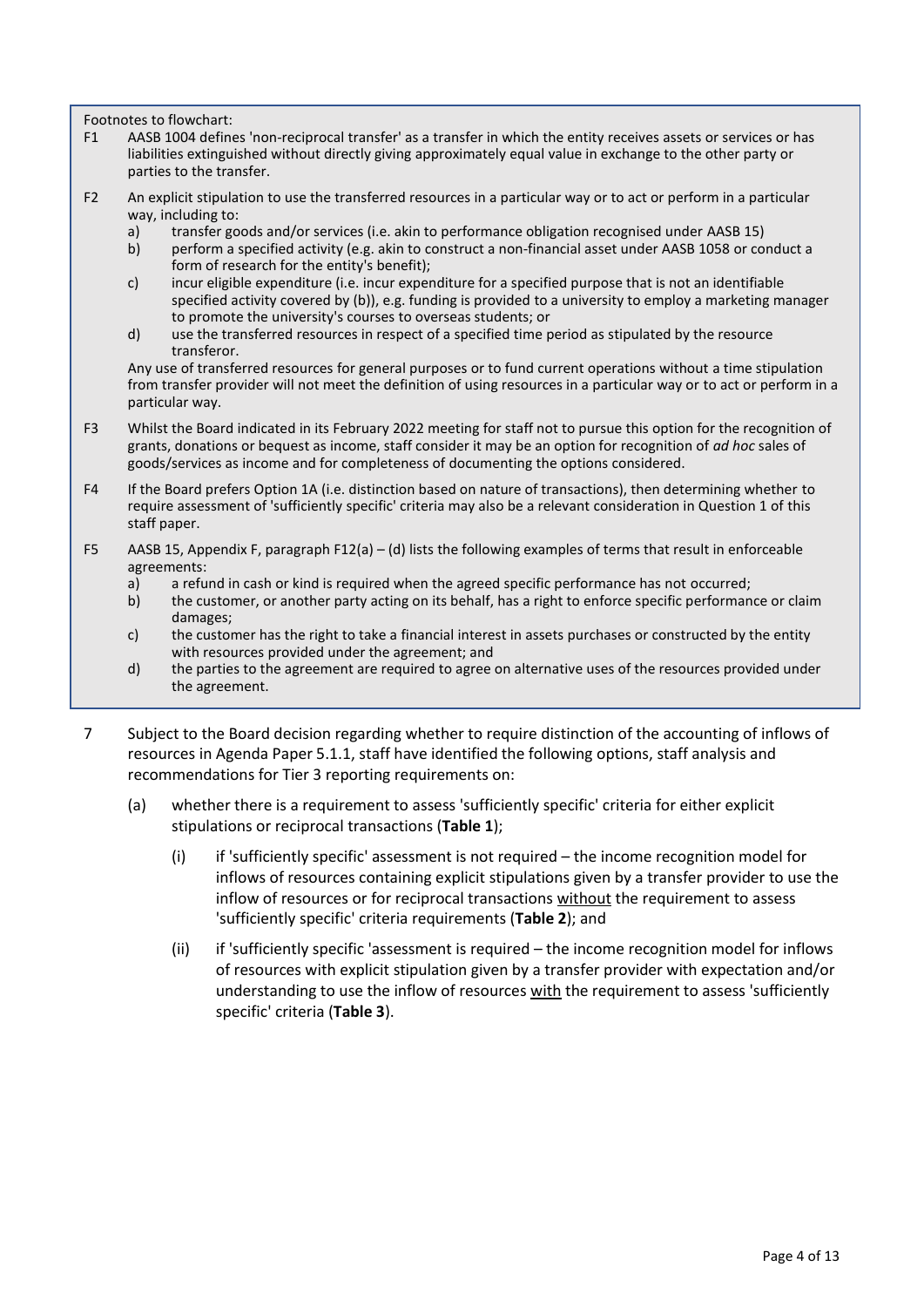<span id="page-4-0"></span>

| <b>Possible options for Tier 3</b>                                 | Option 3: not require assessment of 'sufficiently specific' criteria for explicit                                                                                                                                                                                                                                                                                                                                                                                                                                                                                                                                                                                                                                                                                                                                                                                                                                                                                                                                                                                                                                                                                                                                                                                                                                                       | Option 4: to require assessment of 'sufficiently specific' criteria for explicit                                                                                                                                                                                                                                                                                                                                                                                                                                                                                                                                                                                                                                                                                                                                         |
|--------------------------------------------------------------------|-----------------------------------------------------------------------------------------------------------------------------------------------------------------------------------------------------------------------------------------------------------------------------------------------------------------------------------------------------------------------------------------------------------------------------------------------------------------------------------------------------------------------------------------------------------------------------------------------------------------------------------------------------------------------------------------------------------------------------------------------------------------------------------------------------------------------------------------------------------------------------------------------------------------------------------------------------------------------------------------------------------------------------------------------------------------------------------------------------------------------------------------------------------------------------------------------------------------------------------------------------------------------------------------------------------------------------------------|--------------------------------------------------------------------------------------------------------------------------------------------------------------------------------------------------------------------------------------------------------------------------------------------------------------------------------------------------------------------------------------------------------------------------------------------------------------------------------------------------------------------------------------------------------------------------------------------------------------------------------------------------------------------------------------------------------------------------------------------------------------------------------------------------------------------------|
| - requirement to assess                                            | stipulations or reciprocal transactions                                                                                                                                                                                                                                                                                                                                                                                                                                                                                                                                                                                                                                                                                                                                                                                                                                                                                                                                                                                                                                                                                                                                                                                                                                                                                                 | stipulations or reciprocal transactions                                                                                                                                                                                                                                                                                                                                                                                                                                                                                                                                                                                                                                                                                                                                                                                  |
| 'sufficiently specific'                                            | This option does not require an entity to assess if explicit stipulation or                                                                                                                                                                                                                                                                                                                                                                                                                                                                                                                                                                                                                                                                                                                                                                                                                                                                                                                                                                                                                                                                                                                                                                                                                                                             | This option requires an entity to assess that explicit stipulations or reciprocal                                                                                                                                                                                                                                                                                                                                                                                                                                                                                                                                                                                                                                                                                                                                        |
| criteria for explicit                                              | reciprocal transaction is 'sufficiently specific'. Staff have developed                                                                                                                                                                                                                                                                                                                                                                                                                                                                                                                                                                                                                                                                                                                                                                                                                                                                                                                                                                                                                                                                                                                                                                                                                                                                 | transactions must be 'sufficiently specific' (i.e. based on the criterion in                                                                                                                                                                                                                                                                                                                                                                                                                                                                                                                                                                                                                                                                                                                                             |
| stipulations or reciprocal                                         | simplification options for income recognition based on the options presented                                                                                                                                                                                                                                                                                                                                                                                                                                                                                                                                                                                                                                                                                                                                                                                                                                                                                                                                                                                                                                                                                                                                                                                                                                                            | paragraphs F20 - F27 in AASB 15). Staff have developed simplification options                                                                                                                                                                                                                                                                                                                                                                                                                                                                                                                                                                                                                                                                                                                                            |
| transactions                                                       | at the Feb 2022 Board meeting as referenced in Table 2.                                                                                                                                                                                                                                                                                                                                                                                                                                                                                                                                                                                                                                                                                                                                                                                                                                                                                                                                                                                                                                                                                                                                                                                                                                                                                 | if sufficiently specific determination remains in Table 3.                                                                                                                                                                                                                                                                                                                                                                                                                                                                                                                                                                                                                                                                                                                                                               |
| Jurisdiction adopting<br>similar approaches (and<br>pronouncement) | Existing NZ Tier 3 <sup>2</sup><br>Singapore CAS<br>$\bullet$<br><b>IFRS for SMEs</b><br>HK SME-FRF & SME-FRS<br>$\bullet$<br>Canada ASNFPO<br>UK FRS 102/UK Charities SORP<br>$\bullet$                                                                                                                                                                                                                                                                                                                                                                                                                                                                                                                                                                                                                                                                                                                                                                                                                                                                                                                                                                                                                                                                                                                                                | AASB 15 and AASB 1058<br>US ASC NFP 958<br>$\bullet$                                                                                                                                                                                                                                                                                                                                                                                                                                                                                                                                                                                                                                                                                                                                                                     |
| Support for this approach                                          | Responds to many stakeholders' concerns that identifying 'sufficiently<br>$\bullet$<br>specific' promises is difficult for smaller NFP entities and resulting in<br>immediate income recognition for many inflows of resources due to the<br>promise of goods or services not being 'sufficiently specific', which is<br>difficult to understand for the users of the financial statements.<br>Removes judgement to not require assessment of 'sufficiently specific'<br>promises which many smaller NFP entities may not be well resourced to<br>apply in determining the appropriate treatment. Removing judgement<br>simplifies the accounting requirements and improves comparability<br>between Tier 3 entities.<br>Proportionate response and consistent with requirements applying to<br>$\bullet$<br>selected other jurisdictions applicable to smaller entities which does not<br>require assessment whether the promise of transfer of goods or services is<br>'sufficiently specific'.<br>May improve user understanding of financial statements for promise of<br>goods or services that do not meet 'sufficiently specific' criteria resulting in<br>immediate recognition under AASB 1058, even though the transfer<br>provider may have specified that those resources should be spent over a<br>particular time period. | Remains largely consistent with higher tier requirements and allows<br>preparers and auditors to more easily move between entities given the<br>consistency with Tier 2 reporting requirements.<br>Assessing' sufficiently specific' criteria helps an entity to identify when an<br>obligation is satisfied and helps with auditability when an entity<br>extinguished those obligations.<br>NPF entities may enter into arrangements that may give rise to<br>'sufficiently specific' performance obligations, constructive obligations or<br>the immediate recognition of income. Retaining the sufficiently specific<br>requirements helps an entity to distinguish the different characteristics in<br>the arrangement.<br>More consistent with the principles in the Conceptual Framework<br>compared to Option 3. |

**Table 1**: *Is there a requirement to assess 'sufficiently specific' criteria for either explicit stipulations or reciprocal transactions?* 

<sup>2</sup> The NZ Tier 3 approach is proposing in their upcoming exposure draft to require that an expectation (as documented), must be 'specific enough' to allow the reporting entity to reliably demonstrate to the resource provider when the expectation has been satisfied (regardless of whether the resource provider monitors the use of the funding provided or not).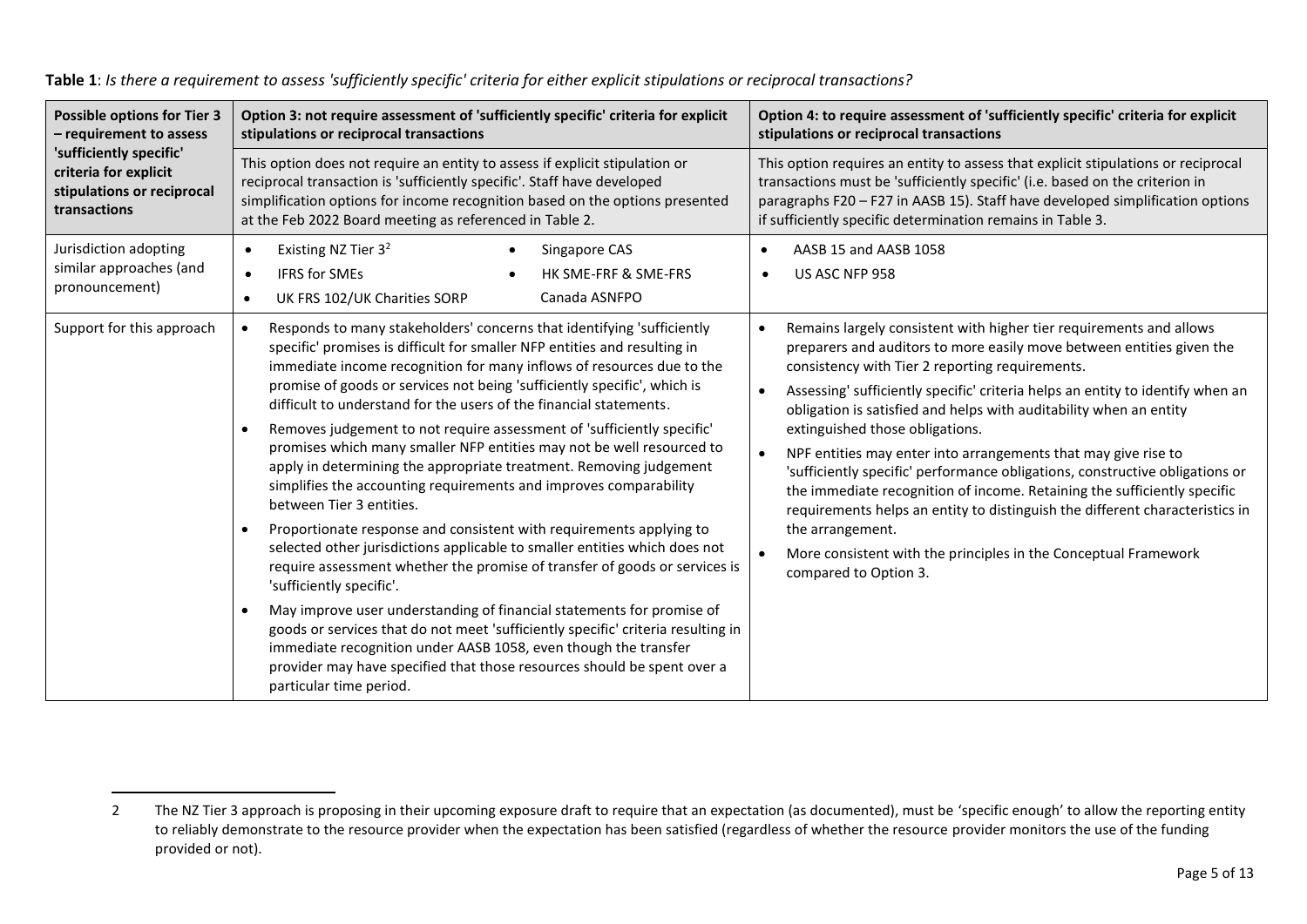### **Staff recommendation**

- <span id="page-5-0"></span>8 On balance, staff recommend Option 3, that the proposed Tier 3 reporting requirements should not require assessment of 'sufficiently specific' criteria. Staff are persuaded to their view by the following considerations:
	- (a) this approach simplifies the income recognition model in recognition of smaller NFP entities that likely do not have the resources to assess 'sufficiently specific' criteria in many cases; and
	- (b) this is a proportionate response to smaller entities as applied by selected other jurisdictions that do not require entities to assess whether an explicit stipulation attached to the inflows of resources is 'sufficiently specific'.

### **Question to Board members**

Q1 Do Board members agree, for the purpose of the DP, with the staff recommendation that Tier 3 reporting requirements should not require an entity to assess 'sufficiently specific' criteria (Option 3)?

If not, what approach do Board members support?

- 9 If Board members agree with the staff recommendation that Tier 3 reporting requirements should not require assessment of 'sufficiently specific' criteria in Question 1, staff presents the simplification options as presented at the February 2022 AASB Board meeting with modifications only to Option  $3A<sup>3</sup>$ in this staff paper in **[Table 2](#page-6-0)** and paragraph[s 11](#page-8-0) – [13](#page-9-0) below.
- <span id="page-5-1"></span>10 If the Board does not agree with the staff recommendation in Question 1 and prefer that Tier 3 reporting requirements should continue to require the assessment of sufficiently specific criteria, then the simplification options of the income recognition model for Tier 3 NFP entities are analysed in **[Table](#page-10-0)  [3](#page-10-0)** and paragraph[s 14](#page-11-0) – [16](#page-12-0) below.

<sup>3</sup> I[n Agenda Paper 11.4](https://www.aasb.gov.au/media/ol4ondoy/11-4-0_sp_tier3revenuegrants_m185_pp.pdf) at the February 2022 Board meeting, the options the staff presented included: Option B: the "enforceable conditions model" and Option C the "enforceable activities/expenditure model" as referenced in paragraph 4 of Agenda Paper 5.1.1. In this paper, staff have combined Options B and C into Option 3A given the introduction of Option 1B (which requires a reciprocal activity for the inflow of the resources) and Option 1C (which requires an entity to consider whether explicit stipulation to use the inflows of resources in a particular way or to act or perform in a particular way as defined in the footnote [F2](#page-3-1) of [Figure 1.](#page-2-0) This implies that an entity need only consider whether the reciprocal activity or explicit stipulation from transfer provider is enforceable (i.e. Option 3A in this staff paper), rather than re-considering if enforceability was in relation to specified activities or incurring expenditure (i.e. Option C as presented in Feb 2022 Board meeting).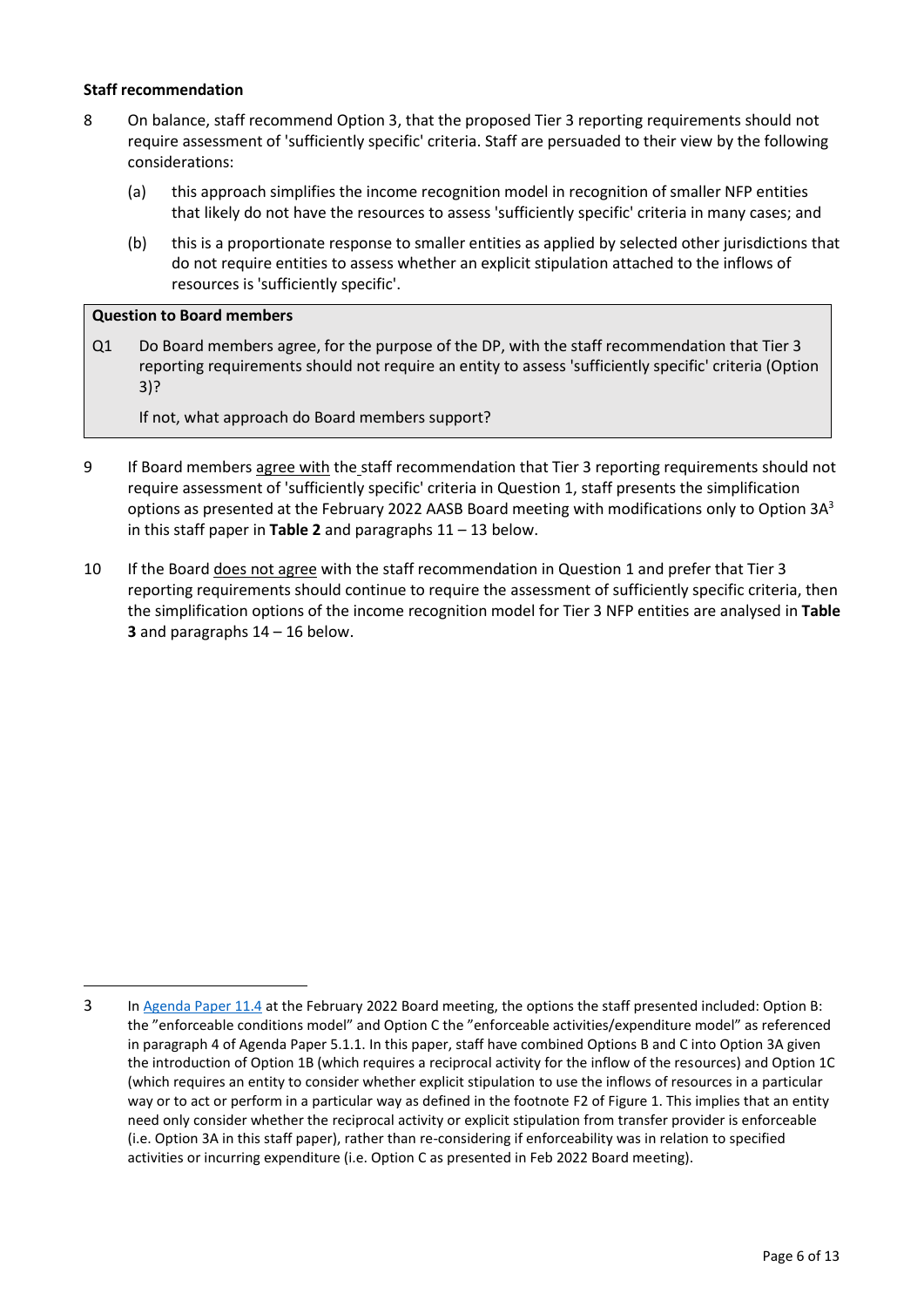# **Note: This section is relevant only if the Board agrees with the staff recommendation in Question 1**

<span id="page-6-1"></span>**Table 2**: *Summary of possible options and analysis for Tier 3 –* the income recognition model for inflows of resources containing explicit stipulations or for reciprocal transactions without the requirement to assess sufficiently specific criteria

<span id="page-6-0"></span>

| Possible options for Tier $3$ – accounting requirements for the income<br>recognition model for inflows of resources without requiring an entity to<br>assess sufficiently specific criteria requirement                                                                                                                                                                                                                                                                                                                                                                                                                                                                                                                                                                                                                                                                                                                                                                                                                                                                                                                                                                                                                                                                                                                                                                                                                                                                                                                                                                                                                                                                                                                                             | Support for the approach                                                                                                                                                                                                                                                                                                                                                                                                                                                                                                                                                                                                                                                                                                                                                                                                                                                                                                                                                                                                                                                                                                                                                          | Arguments against the approach                                                                                                                                                                                                                                                                                                                                                                                                                                                                                                                                                                                                                                                                                                                                                                                                                                                                                                                                                                                                                                                                                                                                                               |
|------------------------------------------------------------------------------------------------------------------------------------------------------------------------------------------------------------------------------------------------------------------------------------------------------------------------------------------------------------------------------------------------------------------------------------------------------------------------------------------------------------------------------------------------------------------------------------------------------------------------------------------------------------------------------------------------------------------------------------------------------------------------------------------------------------------------------------------------------------------------------------------------------------------------------------------------------------------------------------------------------------------------------------------------------------------------------------------------------------------------------------------------------------------------------------------------------------------------------------------------------------------------------------------------------------------------------------------------------------------------------------------------------------------------------------------------------------------------------------------------------------------------------------------------------------------------------------------------------------------------------------------------------------------------------------------------------------------------------------------------------|-----------------------------------------------------------------------------------------------------------------------------------------------------------------------------------------------------------------------------------------------------------------------------------------------------------------------------------------------------------------------------------------------------------------------------------------------------------------------------------------------------------------------------------------------------------------------------------------------------------------------------------------------------------------------------------------------------------------------------------------------------------------------------------------------------------------------------------------------------------------------------------------------------------------------------------------------------------------------------------------------------------------------------------------------------------------------------------------------------------------------------------------------------------------------------------|----------------------------------------------------------------------------------------------------------------------------------------------------------------------------------------------------------------------------------------------------------------------------------------------------------------------------------------------------------------------------------------------------------------------------------------------------------------------------------------------------------------------------------------------------------------------------------------------------------------------------------------------------------------------------------------------------------------------------------------------------------------------------------------------------------------------------------------------------------------------------------------------------------------------------------------------------------------------------------------------------------------------------------------------------------------------------------------------------------------------------------------------------------------------------------------------|
| Option 3A: Simplify the income recognition requirements of inflows of<br>resources containing explicit stipulations (or for reciprocal transactions) by also<br>identifying liabilities (and therefore deferring income recognition) whenever:<br>(i) there are enforceable conditions that the entity must spend or otherwise<br>use the transferred resources as directed or return them to the transfer<br>provider (i.e. refund right as referred to in AASB 15, Appendix F,<br>paragraph F12(a)); or<br>(ii) the transfer provider can enforce by other means the explicit stipulations<br>attached to the inflows of resources (using the guidance on enforceable<br>promises in AASB 15, Appendix F, paragraph F12(b) - F12(d)).<br>Staff acknowledge that income can be recognised either as the goods/services<br>are provided, as activities are performed, as the eligible expenditure is incurred<br>(over time) or only after completion of the services/goods delivered (point in<br>time). To further simplify the requirements, staff consider that income should<br>be recognised over time for provision of services. Where a transferor specifies<br>the time period relating to the use of inflow of resources, income may be<br>recognised either when expenses are incurred or on a systemic allocation basis<br>over the specified period, which is similar to the expense or time-based<br>matching in Option 3B below. This option is referred to as "enforceable"<br>conditions model".<br>Income is recognised when cash or assets are received or receivable where<br>liabilities are not identified under (i) or (ii) above, or where no explicit<br>stipulation identified or for non-reciprocal inflows of resources. | Arguably proportionate response to<br>$\bullet$<br>concerns raised by stakeholders.<br>Removes sufficiently specific criteria which<br>$\bullet$<br>stakeholders report as being difficult to<br>apply.<br>Differentiates between enforceable and<br>unenforceable stipulations and allows<br>entities to focus resources to determine<br>income recognition for inflows of resources<br>that contain enforceable conditions.<br>Increases the understandability of financial<br>$\bullet$<br>statements as the recognised liability more<br>closely aligns with the stakeholder view of a<br>liability (e.g. where some obligations that<br>may not meet the criteria in AASB 15 would<br>be recognised as a liability under this<br>option).<br>Stakeholder feedback indicates that<br>assessing enforceability of a contract is not<br>too onerous, thereby costs might be<br>reduced.<br>Addresses stakeholder feedback where<br>$\bullet$<br>current accounting treatment for non-<br>refundable enrolment/joining fees may be<br>required to be deferred over the contract<br>period. This option does not require<br>obligations with no enforceability to be<br>deferred. | Enforceable criteria may be too narrow a principle for<br>$\bullet$<br>deferral. $4$<br>Stakeholders may be confused about the<br>$\bullet$<br>enforceability of constructive obligations.<br>Departs from Tier 1/Tier 2 requirements and the<br>$\bullet$<br>Conceptual Framework to certain degree, although<br>certain liabilities would overlap.<br>The model may not sufficiently leverage management<br>information used in decision making.<br>As noted in paragraph F13 of AASB 15, agreements<br>may be enforceable even if the particular terms do<br>not include refund or other enforcement provisions,<br>since Australian law generally provides remedies of<br>specific performance or damages for breach of an<br>agreement, as such, judgement would be still<br>required to determine enforceability.<br>Removal of sufficiently specific means that<br>judgement is required to assess when a liability can<br>be recognised, and it may be difficult to determine<br>when the obligation is satisfied - leading to<br>potentially arbitrary revenue recognition.<br>Initial costs incurred to understand the new models<br>and terminology not currently present in AAS. |

<sup>4</sup> As noted in stakeholder feedback from the NZASB Post Implementation Review (PIR) of its Tier 3 and 4 PBE Standards, stakeholders would like revenue deferral to be more widely permitted and considered that the 'use or return' condition requirement in the Tier 3 Standard is too restrictive.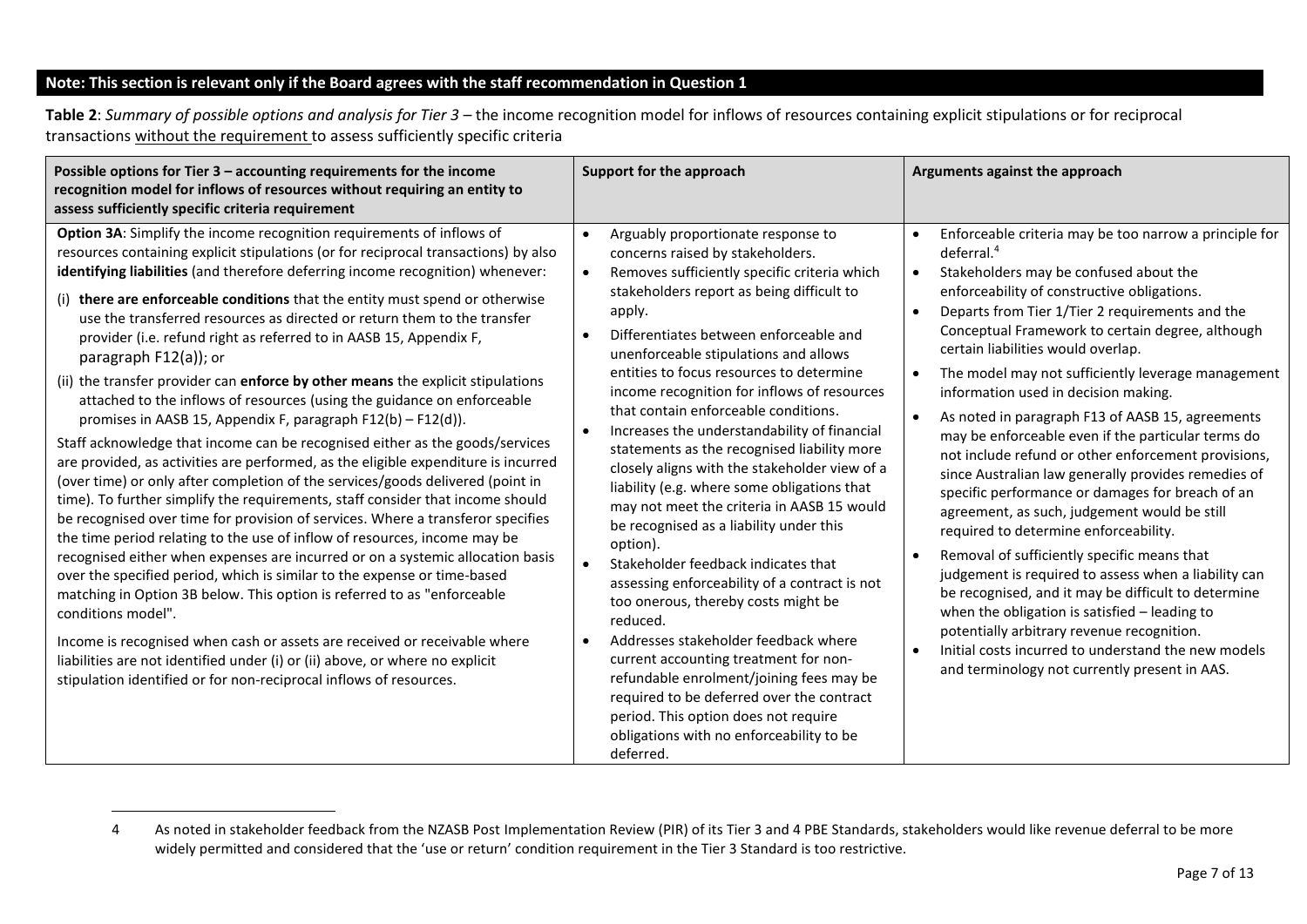| Possible options for Tier 3 - accounting requirements for the income<br>recognition model for inflows of resources without requiring an entity to<br>assess sufficiently specific criteria requirement                                                                                                                                                                                                                                                                                                                                                                                                                                                                                                                                                                                                                                                                                                                                                                                                                                                                                                                                                                                                                                                                                                                                                                                                                                                                                                                                                                                                                                                                   | Support for the approach                                                                                                                                                                                                                                                                                                                                                                                                                                                                                                                                                                                          | Arguments against the approach                                                                                                                                                                                                                                                                                                                                                                                                                                                                                                                                                                                                                                                                                                                                                                                                                                                                                                                                |
|--------------------------------------------------------------------------------------------------------------------------------------------------------------------------------------------------------------------------------------------------------------------------------------------------------------------------------------------------------------------------------------------------------------------------------------------------------------------------------------------------------------------------------------------------------------------------------------------------------------------------------------------------------------------------------------------------------------------------------------------------------------------------------------------------------------------------------------------------------------------------------------------------------------------------------------------------------------------------------------------------------------------------------------------------------------------------------------------------------------------------------------------------------------------------------------------------------------------------------------------------------------------------------------------------------------------------------------------------------------------------------------------------------------------------------------------------------------------------------------------------------------------------------------------------------------------------------------------------------------------------------------------------------------------------|-------------------------------------------------------------------------------------------------------------------------------------------------------------------------------------------------------------------------------------------------------------------------------------------------------------------------------------------------------------------------------------------------------------------------------------------------------------------------------------------------------------------------------------------------------------------------------------------------------------------|---------------------------------------------------------------------------------------------------------------------------------------------------------------------------------------------------------------------------------------------------------------------------------------------------------------------------------------------------------------------------------------------------------------------------------------------------------------------------------------------------------------------------------------------------------------------------------------------------------------------------------------------------------------------------------------------------------------------------------------------------------------------------------------------------------------------------------------------------------------------------------------------------------------------------------------------------------------|
| Option 3B: Simplify the income recognition requirements to allow either<br>expenses or time-based matching for the transferred resources containing<br>explicit stipulations (or for reciprocal transactions)<br>This approach would be similar to the approach applied in AASB 120 Accounting<br>for Government Grants and Disclosure of Government Assistance (but extended<br>to all transfers, not just government grants), under which unsatisfied conditions<br>that defer income recognition include unenforceable conditions. This option<br>further simplifies the income recognition without the need to assess the<br>sufficiently specific criteria. Further, it allows either expenses or time-based<br>matching that the entity considers to be most representationally faithful of the<br>amount and pattern of consumption/used of transferred resources received.<br>Inflows of resources related to assets, including non-monetary assets recognised<br>at fair value, may, as a presentation alternative to recognising 'deferred income'<br>liability, deduct the grant amount in arriving at the asset's carrying amount. This<br>means recognising the inflows of resources in profit or loss as a reduced<br>depreciation expense. As such, where the inflows of resources are received for<br>the entire value of the asset, the effect would result in non-recognition of the<br>asset. In this paper, this model is referred to as the "expense/time-based<br>matching model".<br>Income is recognised when cash or assets is received or receivable when no<br>explicit stipulation is identified or for non-reciprocal inflows of resources. | Consistent with existing IFRS standard - IAS<br>$\bullet$<br>20 (AASB 120)<br>Expected to be less costly to apply than the<br>$\bullet$<br>existing AASB 1058 model for Tier 3 entities<br>removing the need to assess enforceability<br>and specificity of conditions.<br>May increase the understandability of<br>$\bullet$<br>financial statements as the liability more<br>closely aligns with the stakeholder view of a<br>liability.<br>Leverages management information used in<br>$\bullet$<br>decision-making due to the use of matching.<br>Proportionate response to issues raised by<br>stakeholders. | Does not support consistency across NFP tiers but<br>$\bullet$<br>would be consistent with for-profit treatment for<br>recognition of grants.<br>A liability arising from unenforceable obligations may<br>$\bullet$<br>result in a departure from the Conceptual<br>Framework.<br>Enforceability is a key characteristic of a liability. This<br>has been removed in this option which may result in<br>difficulty for users to distinguish a liability from a<br>general obligation.<br>Allows the entity an option to offset funding received<br>$\bullet$<br>against a related asset purchased or constructed<br>which may result in non-recognition of assets - this<br>would reduce information usefulness for users.<br>This option may be perceived to provide too much<br>flexibility for income deferral and judgement may be<br>required to determine which income should be<br>deferred and may lead to inconsistency between Tier<br>3 entities. |
| Option 3C: Simplify the income recognition requirements to recognise income at<br>the <b>earlier of when cash or asset is received or receivable</b> for inflows of<br>resources containing explicit stipulations (or for reciprocal transactions). In this<br>paper, this is referred to as the 'receipt-based model'.<br>This approach does not require an entity to consider if there are any conditions<br>including refund rights. This option further simplifies income recognition as<br>income is recognised the earlier of when the cash or other asset is received or<br>receivable.                                                                                                                                                                                                                                                                                                                                                                                                                                                                                                                                                                                                                                                                                                                                                                                                                                                                                                                                                                                                                                                                           | Least costly model since an entity is not<br>required to consider any terms and/or<br>conditions within the agreement to<br>determine the appropriate accounting<br>treatment.                                                                                                                                                                                                                                                                                                                                                                                                                                    | Significant departure from the Conceptual<br>$\bullet$<br>Framework and significant inconsistency with Tier<br>1/Tier 2 requirements.<br>Does not reflect the pattern of transfer of specific<br>goods/services funded by the contract.<br>Causes mismatch between receipt of funds and<br>$\bullet$<br>corresponding expenditure for all contracts which<br>overlap a financial reporting period.<br>Conflicts with stakeholder feedback in respect of user<br>needs.<br>Would likely increase volatility of results as income<br>and expenses are more likely recognised in different<br>periods compared to current requirements of AASB<br>1058.                                                                                                                                                                                                                                                                                                          |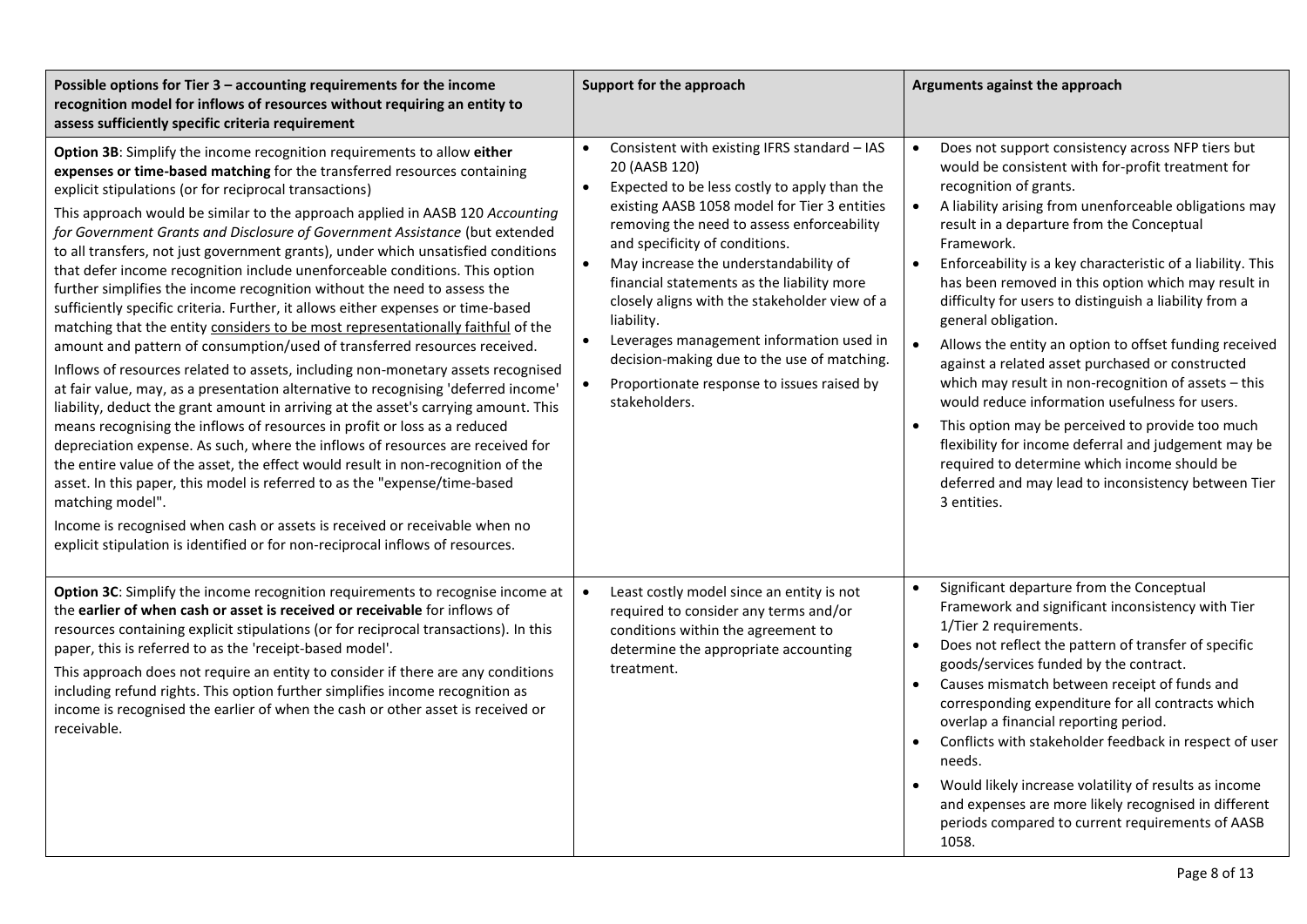# **Evaluation of options against the Tier 3 development principles**

<span id="page-8-0"></span>11 With reference to the 'Approach to simplification' flowchart in Appendix A of Agenda Paper 5.1.3 and the analysis in Table 2 above, staff also analysed each of the proposed options against the tentative Tier 3 principles previously agreed to by Board members. Staff consider that the proposed options are broadly equally aligned with the Tier 3 principles, except for the following listed below:

| <b>Principles</b>                                                                                                                                                                                                                                                                                                                                                   | <b>Staff assessment</b>                                                                                                                                                                                                                                                                                                                                                                                                                                                                                                                                                     |
|---------------------------------------------------------------------------------------------------------------------------------------------------------------------------------------------------------------------------------------------------------------------------------------------------------------------------------------------------------------------|-----------------------------------------------------------------------------------------------------------------------------------------------------------------------------------------------------------------------------------------------------------------------------------------------------------------------------------------------------------------------------------------------------------------------------------------------------------------------------------------------------------------------------------------------------------------------------|
| Tier 3 financial statements are general purpose<br>financial statements. As such, Tier 3 financial<br>statements provide useful information to users of<br>financial statements                                                                                                                                                                                     | Option 3A moderately aligns with the Conceptual<br>Framework because some liabilities may not meet the<br>definition within the Conceptual Framework. <sup>5</sup> As<br>such, the information presented in the general<br>purpose financial statements are useful to users as<br>deferral of income is allowed in certain scenarios.<br>Option 3C does not provide information useful to<br>users as it does not recognise any deferral of income<br>where there are obligations associated with the<br>inflows of resources and does not address<br>stakeholder concerns. |
| Consistency with the accounting principles<br>specified in Tier 2: Australian Accounting<br>Standards - Simplified Disclosures is desirable but<br>might not always be warranted since Tier 3<br>requirements are being developed as a<br>proportionate response                                                                                                    | Option 3A moderately aligns with Tier 2 accounting<br>principles as there may be certain liabilities for<br>deferral of income that would also be consistent with<br>Tier 2 accounting requirements. Options 3B and 3C do<br>not align with Tier 2 accounting principles as Option<br>3B allows deferral of income in all cases, and Option<br>3C requires all revenue to be recognised upfront.                                                                                                                                                                            |
| Accounting requirements do not impose<br>disproportionate costs on preparers compared to<br>the benefits of the information                                                                                                                                                                                                                                         | Option 3B may also impose higher costs on preparers<br>as it requires meticulous record-keeping to match<br>income with related expenditure. Option 3C is the<br>simplest and least costly to apply but conflicts with<br>stakeholder feedback regarding user needs.                                                                                                                                                                                                                                                                                                        |
| Where possible, leverage the information<br>management uses to make a decision about the<br>entity's operations. The ability to leverage the<br>information management uses is made within the<br>context of the NFP conceptual framework, user<br>needs and cost/benefit considerations, and the<br>aim for comparability within Tier 3 reporting<br>requirements. | Option 3B most strongly leverages the information<br>management uses to reflect the reporting to funding<br>providers for grant acquittal purposes.<br>Options 3A and 3C may not always leverage<br>information management uses as some information<br>required is not ordinarily prepared by management<br>and may be inconsistent with information recorded in<br>grant acquittals.                                                                                                                                                                                       |

# **Staff recommendation**

12 On balance, if the Board decided that an entity is not required to assess sufficiently specific criteria in Question 1 above, then staff recommend Option 3A. That is, the proposed Tier 3 reporting requirements should require recognition of income by also identifying liabilities (and therefore deferring income recognition) whenever:

<sup>5</sup> As noted in [AASB submission](https://www.aasb.gov.au/admin/file/content106/c2/AASBSubmission_IPSASB_EDs_RevenueAndTransferExpenses20202910.pdf) on IPSAS Exposure Drafts 70 – 72, it is not clear why a requirement to perform a 'specified activity' or to incur 'eligible expenditure' would always give rise to a liability for the transfer recipient, when the transaction is not considered a liability under the IPSASB Standards stated in paragraph 3 of ED 71 (the scope exclusions) and does not have a performance obligation under ED 70.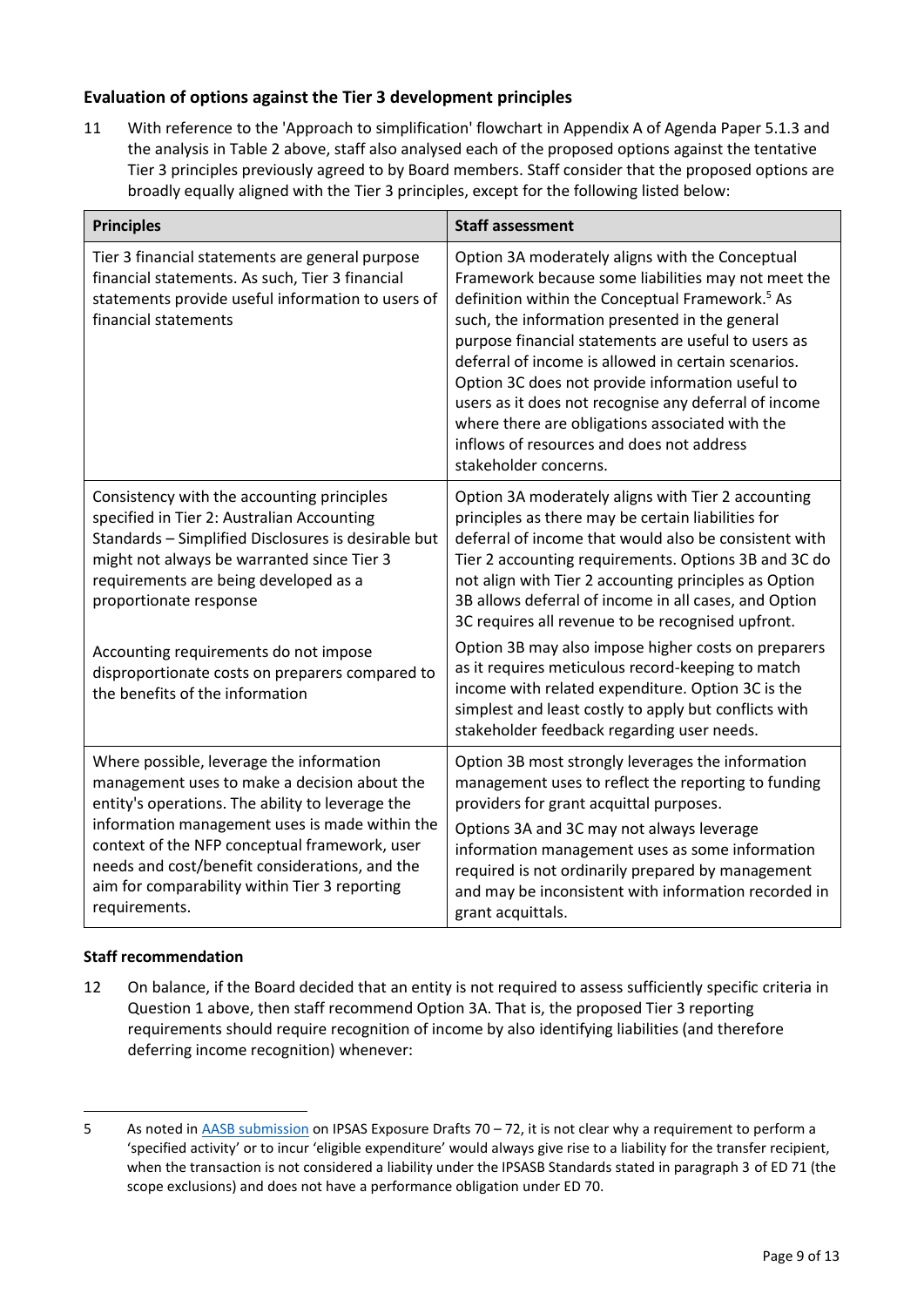- (a) there are enforceable conditions that the NFP entity must spend or otherwise use the transferred resources as directed or return them to the transfer provider (i.e. refund right as referred in AASB 15, Appendix F, paragraph F12(a)); or
- (b) the transfer provider can enforce by other means the explicit stipulations attached to the inflows of resources (using the guidance on enforceable promises in AASB 15, Appendix F, paragraph F12(b) – F12(d)).

Income will be recognised when cash is received or receivable for inflows of resources that do not contain enforceable conditions for any explicit stipulation given by a transfer provider or where the transfer provider cannot enforce the obligations by other means.

- <span id="page-9-0"></span>13 Staff are persuaded to their view by the following considerations:
	- (a) respond to stakeholder feedback that an income recognition model to identify liabilities where inflows of resources given or raised for a specific purpose with enforceability from donor or grantor would be easily understood by smaller NFP entities;
	- (b) the option achieves a balance between the cost to preparers and the usefulness of the financial information for the users; and
	- (c) staff acknowledge that stakeholder feedback from NZASB PIR of its Tier 3 and 4 Standards considered the enforceable criteria might be too narrow a principle for deferral. However, the approach would simplify the recognition model by only requiring smaller entities to consider those inflows of resources with enforceable obligations that staff consider most likely to be significant to the entity.

## **Question to Board members**

- Q2 Do Board members agree for the purpose of the DP, with the staff recommendation that Tier 3 reporting requirements should require Option 3A. That is, require for recognition of income by also identifying liabilities (and therefore deferring income recognition) whenever:
	- a. there are enforceable conditions that the entity must spend or otherwise use the inflows of resources as directed or return them to the transfer provider; or
	- b. the transfer provider can enforce by other means the explicit stipulations attached to the inflows of resources (using the guidance on enforceable promises in AASB 15, Appendix F, paragraph  $F12(b) - F12(d)$ ).

Income is recognised either as the goods or services are provided, activities are performed, or the eligible expenditure incurred. Where a transferor stipulates the time period relating to the use of inflow of resources, income may be recognised either when expenses are incurred or on a systemic allocation basis over the specified period

For inflows of resources that do not contain enforceable conditions or enforcement by other means for explicit stipulation given by a transfer provider, income will be recognised when cash is received or receivable.

If the Board members disagree with the staff recommendation, what approach do Board members support?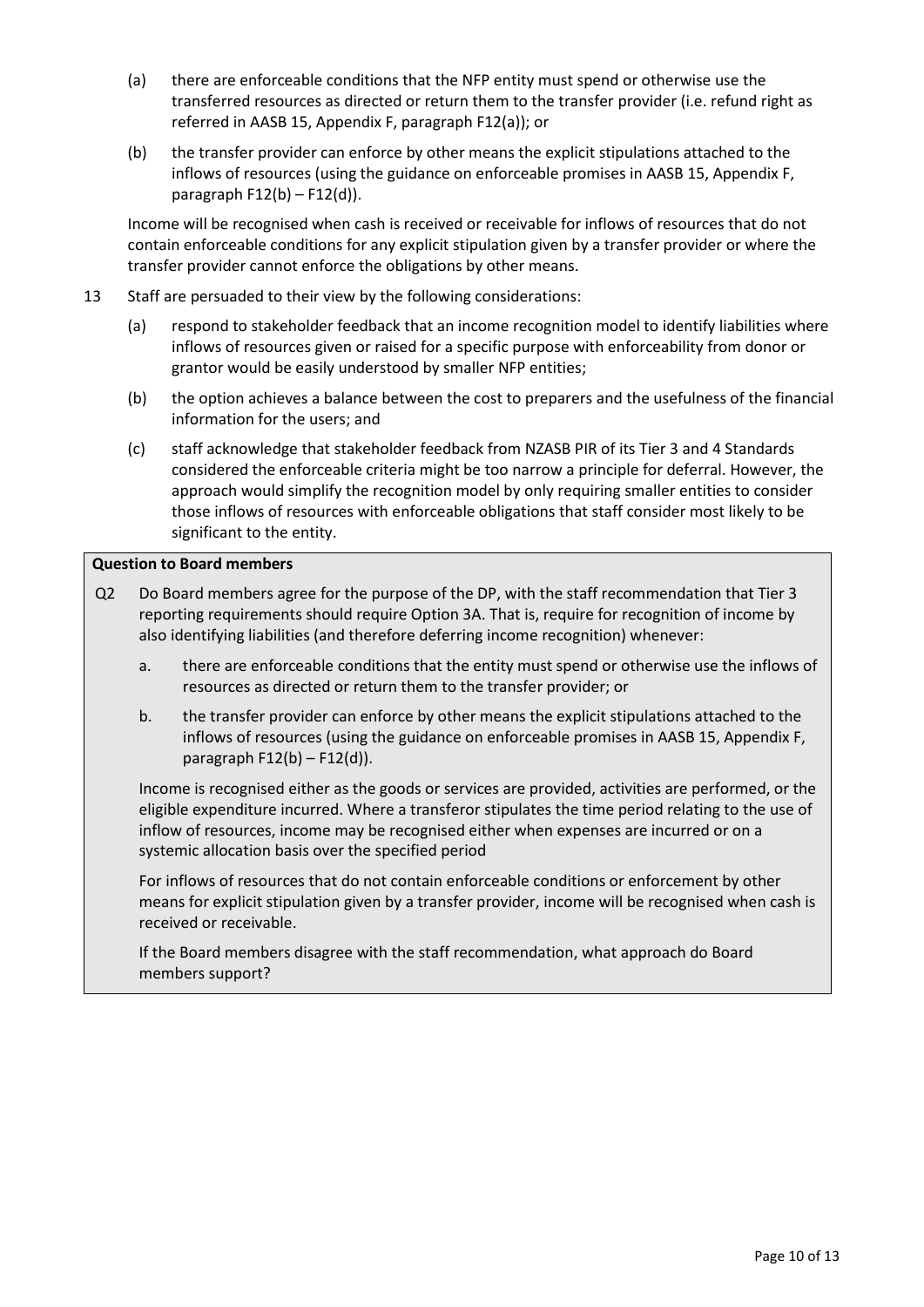### **Note: This section is relevant only if the Board does not agree with the staff recommendation in Question 1**

<span id="page-10-1"></span>**Table 3**: *Summary of possible options and analysis for Tier 3 –* the income recognition model for inflows of resources with explicit stipulation or for reciprocal transactions with the requirement to assess sufficiently specific criteria

| Possible options for Tier $3$ – accounting requirements for the<br>income recognition model for inflows of resources with the<br>requirement to assess sufficiently specific criteria                                                                                                                                                                                                                                                                                                                                                                                                                                                                                                                                                                                                                                                                                                         | Support for the approach                                                                                                                                                                                                                                                                                                                                                                                                                                                                                                                                                                                                                                                                                                                   | Arguments against the approach                                                                                                                                                                                                                                                                                                                                                                                                                                                                                                                                                                                                                                                                                                                                                                                                                                                                                                                                                                                                                                                                                                                                                     |
|-----------------------------------------------------------------------------------------------------------------------------------------------------------------------------------------------------------------------------------------------------------------------------------------------------------------------------------------------------------------------------------------------------------------------------------------------------------------------------------------------------------------------------------------------------------------------------------------------------------------------------------------------------------------------------------------------------------------------------------------------------------------------------------------------------------------------------------------------------------------------------------------------|--------------------------------------------------------------------------------------------------------------------------------------------------------------------------------------------------------------------------------------------------------------------------------------------------------------------------------------------------------------------------------------------------------------------------------------------------------------------------------------------------------------------------------------------------------------------------------------------------------------------------------------------------------------------------------------------------------------------------------------------|------------------------------------------------------------------------------------------------------------------------------------------------------------------------------------------------------------------------------------------------------------------------------------------------------------------------------------------------------------------------------------------------------------------------------------------------------------------------------------------------------------------------------------------------------------------------------------------------------------------------------------------------------------------------------------------------------------------------------------------------------------------------------------------------------------------------------------------------------------------------------------------------------------------------------------------------------------------------------------------------------------------------------------------------------------------------------------------------------------------------------------------------------------------------------------|
| Option 4A: Recognise income by determining aspects of the<br>'sufficiently specific' criterion based on paragraph F20 in AASB 15<br>with the modification that all aspects below must be present in<br>order for an enforceable stipulation/reciprocal activity to be<br>considered sufficiently specific:<br>a) the nature or type of goods/services;<br>b) the cost or value of the goods/services;<br>c) the quantity of the goods/services; and<br>d) the period over which the goods/services must be transferred. <sup>6</sup><br>If the above aspects of sufficiently specific criterion are present,<br>income is recognised when such a sufficiently specific stipulation is<br>satisfied.<br>If the transaction does not contain sufficient specific stipulation or<br>activity or agreement that is not enforceable, then recognise income<br>when cash is received or receivable. | More consistent with the requirements for<br>$\bullet$<br>Tier 1 and Tier 2 entities facilitating the<br>movement of professionals between Tiers.<br>Relatively consistent with the principles in<br>$\bullet$<br>the Conceptual Framework.<br>Only considers enforceable obligations;<br>hence NFP entities can spend less resources<br>to consider deferral of income for any<br>agreement that is not enforceable.<br>Narrowly defined requirements where all<br>$\bullet$<br>aspects in determining whether a<br>transaction contains sufficiently specific<br>performance obligations may simplify<br>accounting requirements by removing<br>significant level of judgement required to<br>assess sufficiently specific requirements. | Requires all aspects as set out in paragraph F20 of AASB 15 to<br>$\bullet$<br>be present which is a narrower requirement than the existing<br>requirements. As such, this may result in more income being<br>recognised immediately than existing requirements.<br>The model is less likely to leverage management information<br>$\bullet$<br>used in decision making.<br>Stakeholder feedback indicated that smaller NFP entities with<br>$\bullet$<br>limited resources are spending significant time and effort to<br>determine 'sufficiently specific 'requirements.<br>Confusion and inconsistences in reporting revenue due to<br>$\bullet$<br>difficulties in identifying whether stipulations in agreements<br>are sufficiently specific may still pertain to some extent.<br>Narrowly defined requirements may not necessarily be<br>$\bullet$<br>sufficiently flexible to address the concern from stakeholders<br>to allow income to be deferred where there are obligations<br>attached to the inflows of resources entered by Tier 3 entities.<br>Stakeholder feedback indicates the cost of ongoing<br>$\bullet$<br>implementation exceeds the perceived benefits. |
| Option 4B: A rebuttable presumption to recognise all income<br>transactions when cash is received or receivable unless an entity<br>determines that application of AASB 15 to determine whether the<br>obligation is sufficiently specific provides more faithful<br>representation.                                                                                                                                                                                                                                                                                                                                                                                                                                                                                                                                                                                                          | Income would be recognised immediately as<br>$\bullet$<br>a first step which is simple to apply unless<br>the entity determines that application of<br>AASB 15 results in a more faithful<br>representation.                                                                                                                                                                                                                                                                                                                                                                                                                                                                                                                               | Likely leads to inconsistent reporting amongst Tier 3 entities<br>as entities will apply judgement determining when to apply<br>AASB 15 for agreements with performance obligations.                                                                                                                                                                                                                                                                                                                                                                                                                                                                                                                                                                                                                                                                                                                                                                                                                                                                                                                                                                                               |

<span id="page-10-0"></span><sup>6</sup> Staff have considered to align Option 4A with the proposed NZ Tier 3 approach to replace the aspects 'sufficiently specific' criterion with 'specific enough' requirements, however, staff think this would not sufficiently simplify current requirements in AASB 15 and would not address the feedback from stakeholders with further simplification and guidance. Therefore, staff have decided to specify the 'sufficiently specific' criterion leveraging off the aspects noted in AASB 15 paragraph 20.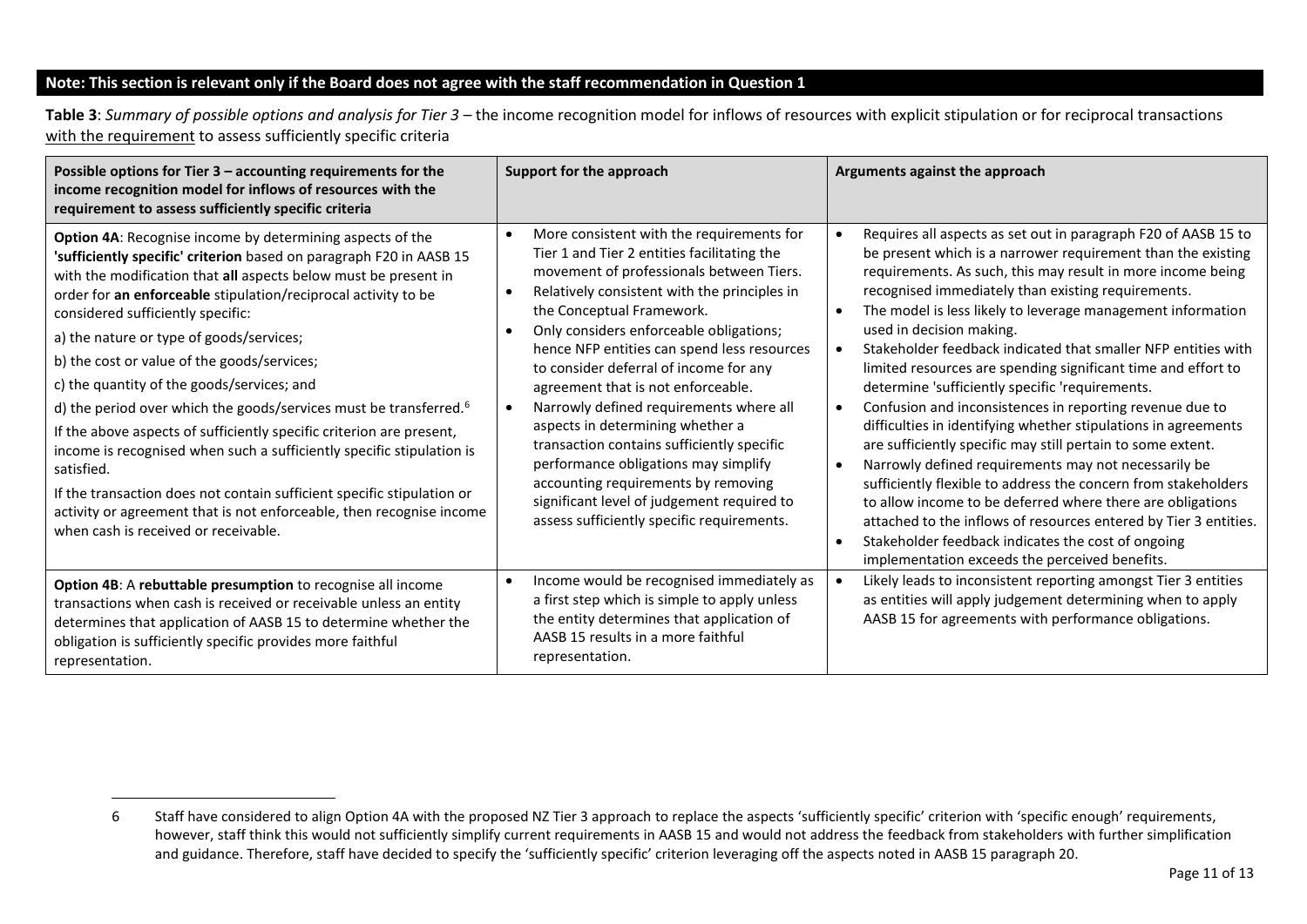# **Evaluation of options against the Tier 3 development principles**

<span id="page-11-0"></span>14 With reference to the 'Approach to simplification' flowchart in Appendix A of Agenda Paper 5.1.3, in addition to the analysis in **[Table 3](#page-10-0)** above, staff also analysed each of the proposed options against the tentative Tier 3 principles previously agreed to by the Board members. Staff consider that the proposed options are broadly equally aligned with the Tier 3 principles, except for the following listed below:

| <b>Principles</b>                                                                                                                                                                                                                                                                                                                                                                                            | <b>Staff assessment</b>                                                                                                                                                                                                                                                                                                                                                                                                                                                                                                                                                                |
|--------------------------------------------------------------------------------------------------------------------------------------------------------------------------------------------------------------------------------------------------------------------------------------------------------------------------------------------------------------------------------------------------------------|----------------------------------------------------------------------------------------------------------------------------------------------------------------------------------------------------------------------------------------------------------------------------------------------------------------------------------------------------------------------------------------------------------------------------------------------------------------------------------------------------------------------------------------------------------------------------------------|
| Tier 3 financial statements are general<br>purpose financial statements. As such,<br>Tier 3 financial statements provide<br>useful information to users of financial<br>statements                                                                                                                                                                                                                           | Option 4A does not significantly depart from the Conceptual<br>Framework, as such, it would provide useful information to<br>users of financial statements. However, stakeholder feedback<br>suggests that it may not align with stakeholders' view for<br>grants/donations with the expectation to be immediately<br>recognised where the obligations are not sufficiently specific.<br>Option 4B aligns with the Conceptual Framework only if an<br>entity applies AASB 15.                                                                                                          |
| Consistency with the accounting<br>principles specified in Tier 2: Australian<br><b>Accounting Standards - Simplified</b><br>Disclosures is desirable but might not<br>always be warranted since Tier 3<br>requirements are being developed as a<br>proportionate response<br>Accounting requirements do not<br>impose disproportionate costs on<br>preparers compared to the benefits of<br>the information | Option 4A mostly aligns with Tier 2 requirements. Still,<br>stakeholder feedback indicated the model is complex, and<br>Tier 3 entities with limited resources are spending significant<br>time and effort to determine the appropriate income<br>treatment under the current accounting standards for<br>compliance purposes only.<br>Option 4B aligns with Tier 2 principles if the entity applies AASB<br>15 but allows an entity to immediately recognise income if<br>preparers determine that AASB 15 does not result in the most<br>faithful representation of the transaction. |
| Where possible, leverage the<br>information management uses to make<br>a decision about the entity's operations.<br>The ability to leverage the information<br>management uses is made within the<br>context of the NFP conceptual<br>framework, user needs and cost/benefit<br>considerations, and the aim for<br>comparability within Tier 3 reporting<br>requirements.                                    | Option 4B allows an entity to leverage management<br>information if the entity has information to apply AASB 15<br>appropriately.<br>Option 4A may not leverage management information as some<br>information needed is not ordinarily prepared by management,<br>and stakeholders have indicated confusion regarding<br>information based on the income recognition model.                                                                                                                                                                                                            |

### **Staff recommendation**

15 On balance, if the Board decided that an entity is required to assess sufficiently specific criterion in Question 1 above, then staff recommend Option 4A, that the proposed Tier 3 reporting requirements should recognise income based on paragraph F20 of AASB 15 for determining sufficiently specific criterion with all aspects must be present. If not all aspects of sufficiently specific criterion are present, then income is recognised at the earlier of receiving cash or receiving a right to cash (receivable).